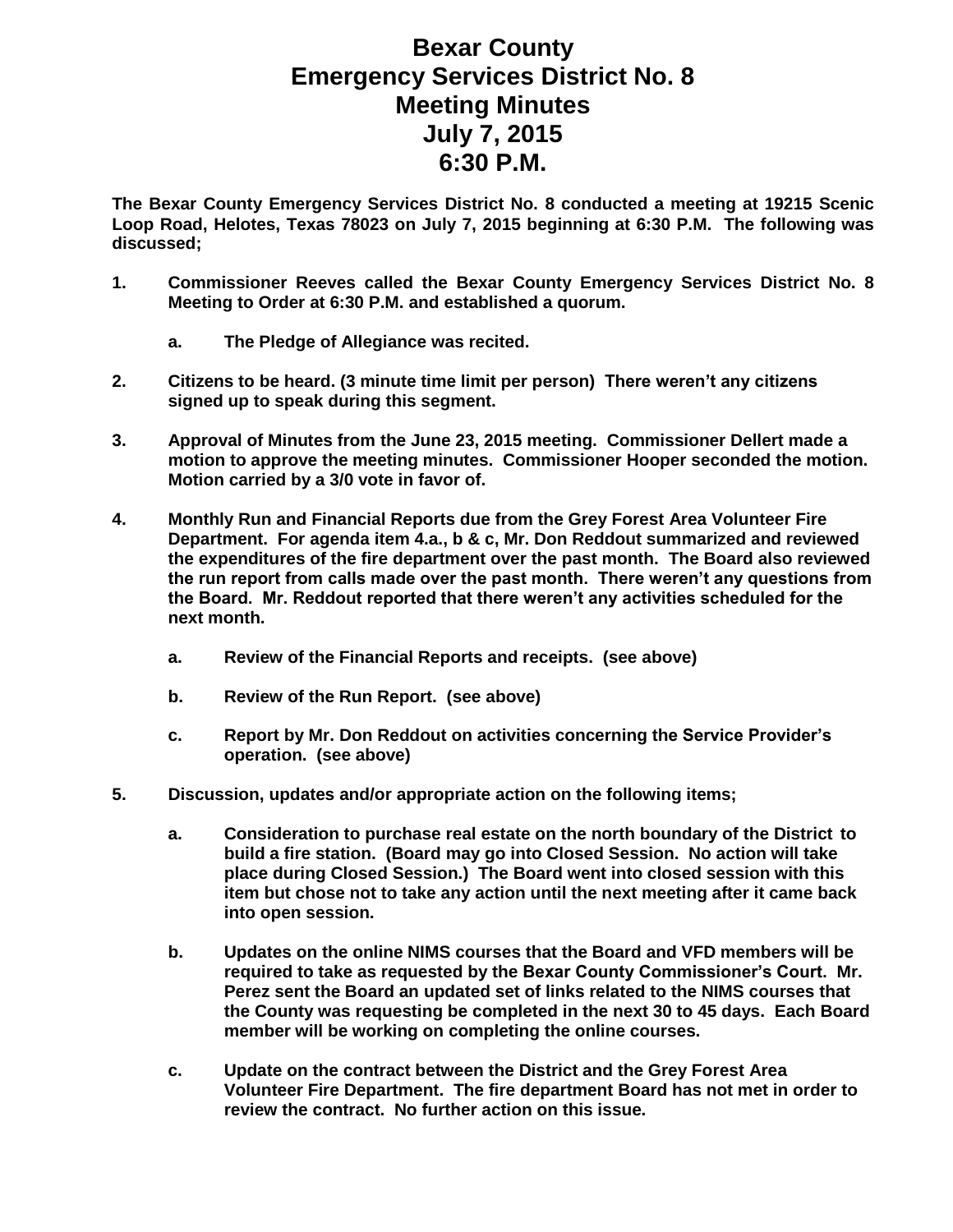- **d. Discussion and action on possible retention of Ken Campbell, Burns Anderson Jury & Brenner, LLP to be District's general counsel. Commissioner Dellert made a motion to retain Ken Campbell of Burns Anderson Jury & Brenner, LLP as the District's general counsel. Commissioner Hooper seconded the motion. Motion carried by a 3/0 vote in favor of.**
- **e. Preliminary report on tax revenues expected to fund the FY 2016 Budget. This item was deferred until the workshop meeting tentatively scheduled before the end of July.**
- **f. Approval to possibly purchase a Mac laptop. Commissioner Dellert made a motion to approve the purchase of a Mac laptop not to exceed \$ 1,700.00. Commissioner Hooper seconded the motion. Motion carried by a 3/0 vote in favor of.**
- **g. Set dates for the Truth-in-Taxation public hearings and the date to adopt the FY 2016 Budget and set the new Tax Rate. Commissioner Dellert made a motion for the public hearings to take place on August 12 & 19, 2015 and the adoption of the new budget and set the tax rate meeting to be held on August 26, 2015. Commissioner Hooper seconded the motion. Motion carried by a 3/0 vote in favor of.**
- **g. Authorization for the Administrator to publish the required public hearing notices in the newspaper. Commissioner Dellert made a motion to authorize the Administrator to publish the required public hearing notices in the newspaper. Commissioner Hooper seconded the motion. Motion carried by a 3/0 vote in favor of.**
- **h. Consideration to condense the size of the proposed fire station on Cielo Vista. No action taken on this item until after a workshop is completed prior to the end of July.**
- **i. Update on the City of Grey Forest Council meeting. Mr. Perez gave the Board an update on the meeting and how the Council was going to be following up that.**
- **6. Financial Reports.**
	- **a. Review the Financial Reports of the District. Mr. Perez summarized and reviewed the financials during agenda item 5.e. in conjunction with the FY 2016 Budget. There weren't any questions related to the expenditures and balance sheet.**
	- **b. Approval to pay the District bills. Commissioner Dellert made a motion to pay the bills. Commissioner Hooper seconded the motion. Motion carried by a 3/0 vote in favor of.**
	- **c. Approval to add a "Capital Expense" line item to the current budget and possibly transfer funds into it. Commissioner Dellert made a motion to add a "Capital Expense" line item to the current budget. Commissioner Hooper seconded the motion. Motion carried by a 3/0 vote in favor of.**
	- **d. Discussion and possible action to pay off the fire truck loan. After speaking with Mr. Don Reddout, it was discovered that the loan documents do not provide for paying the loan early on the fire truck.**